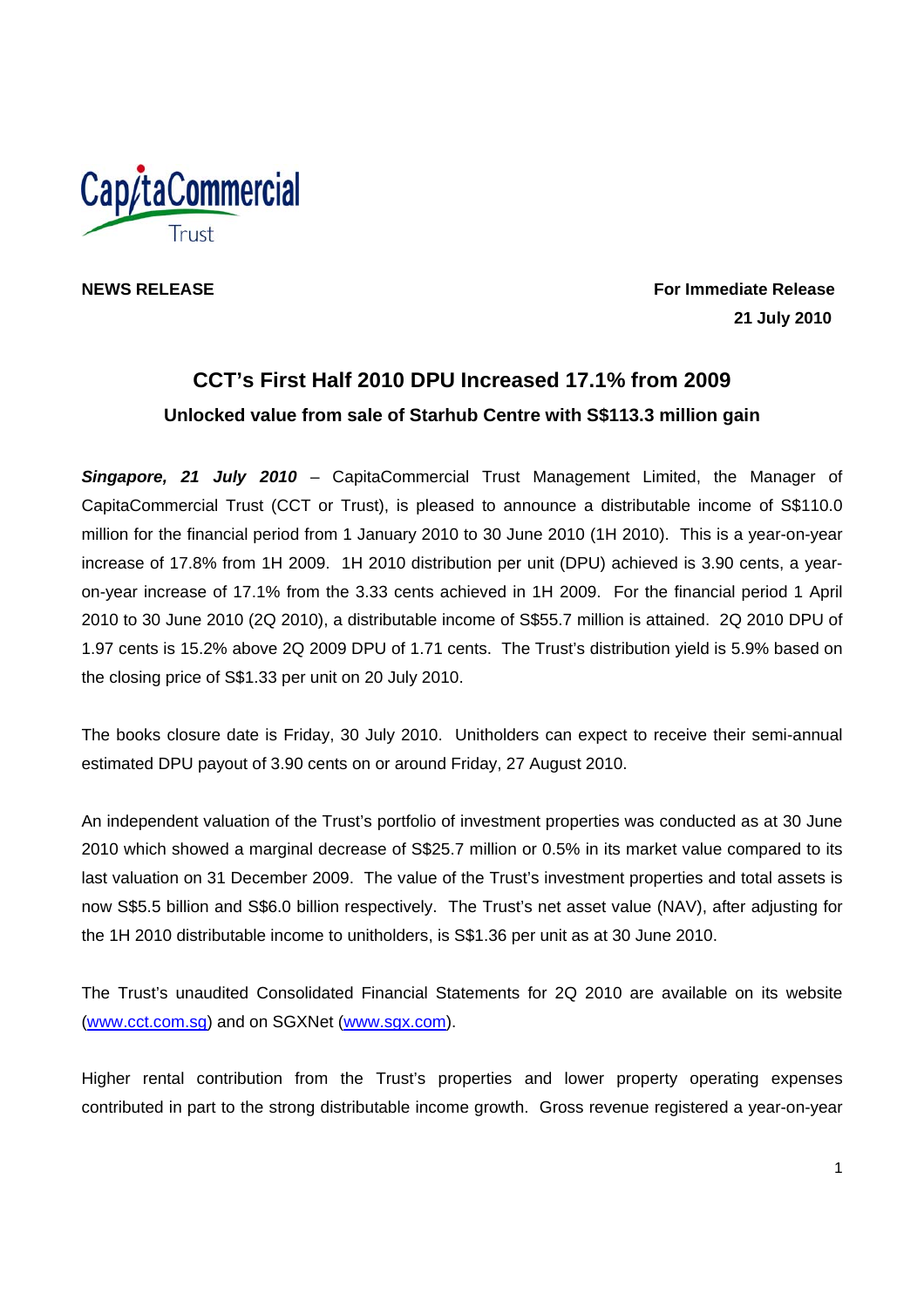(1H 2010 versus 1H 2009) increase of 2.3% to S\$202.0 million while net property income increased by 6.0% to S\$151.8 million. Lower interest cost as a result of reduced borrowings and lower Trust expenses in 1H 2010 compared with 1H 2009 also augmented the growth in the Trust's distributable income.

|                                                                                            | 2Q 2010                     | 2Q 2009                    | Change                | 1H 2010                       | 1H 2009                      | Change                |
|--------------------------------------------------------------------------------------------|-----------------------------|----------------------------|-----------------------|-------------------------------|------------------------------|-----------------------|
| Gross Revenue (S\$'000)<br>Net Property Income (S\$'000)<br>Distributable Income (S\$'000) | 100,200<br>74,229<br>55,674 | 99,974<br>73,283<br>48,019 | 0.2%<br>1.3%<br>15.9% | 202,036<br>151,807<br>110,015 | 197,435<br>143,153<br>93,423 | 2.3%<br>6.0%<br>17.8% |
| <b>Distribution Per Unit</b><br>(adjusted for Rights Units)<br>For the Period              | 1.97c                       | 1.71c                      | 15.2%                 | 3.90¢                         | $3.33\mathcal{C}$            | 17.1%                 |

# **Summary of CCT's 1H 2010 Results**

Mr. Richard Hale, Chairman of the Manager, said, "CapitaCommercial Trust has done very well in this first half of the year, delivering consistent growth in distributable income. Our proactive portfolio management has paid off handsomely. Our efforts in prudent cost and capital management also contributed to the Trust's year-on-year 17.1% increase in distribution per unit to 3.90 cents. We are encouraged by the slight recovery in office market rents in the second quarter 2010 after six quarters of decline. In line with the Trust's portfolio reconstitution strategy for enhancing its quality and value, we divested Starhub Centre on 16 July 2010 for S\$380.0 million, 42.5% above its latest valuation of S\$266.7 million by an external valuer. We have invested in the long-term competitiveness and value of Six Battery Road by embarking on a major asset enhancement programme that will also significantly enhance its environmental sustainability, technical efficiency and aesthetic value. We continue to manage our assets with a view to maximising their inherent value. With the sale proceeds from Robinson Point and Starhub Centre, we are financially well positioned to seize growth opportunities which will continue to generate stable, long-term returns to our unitholders."

Ms. Lynette Leong, Chief Executive Officer of the Manager, said, "Our results this first half of the year is attributed to our good track record of proactive leasing and further increasing building occupancies. Our portfolio continues to perform well as the committed occupancy rate has increased to 95.6% from 95.1% as at end of first quarter 2010. Our Grade A offices have attained 100% occupancy now, up from 99.1% last quarter. This quarter, we have renewed and signed new leases with tenants from the financial and legal sectors. Some of them include Accenture Pte Ltd, Credit Agricole Corporate and Investment Bank, EDHEC Risk Institute-Asia, Northern Trust and Watson, Farley & Williams LLP. We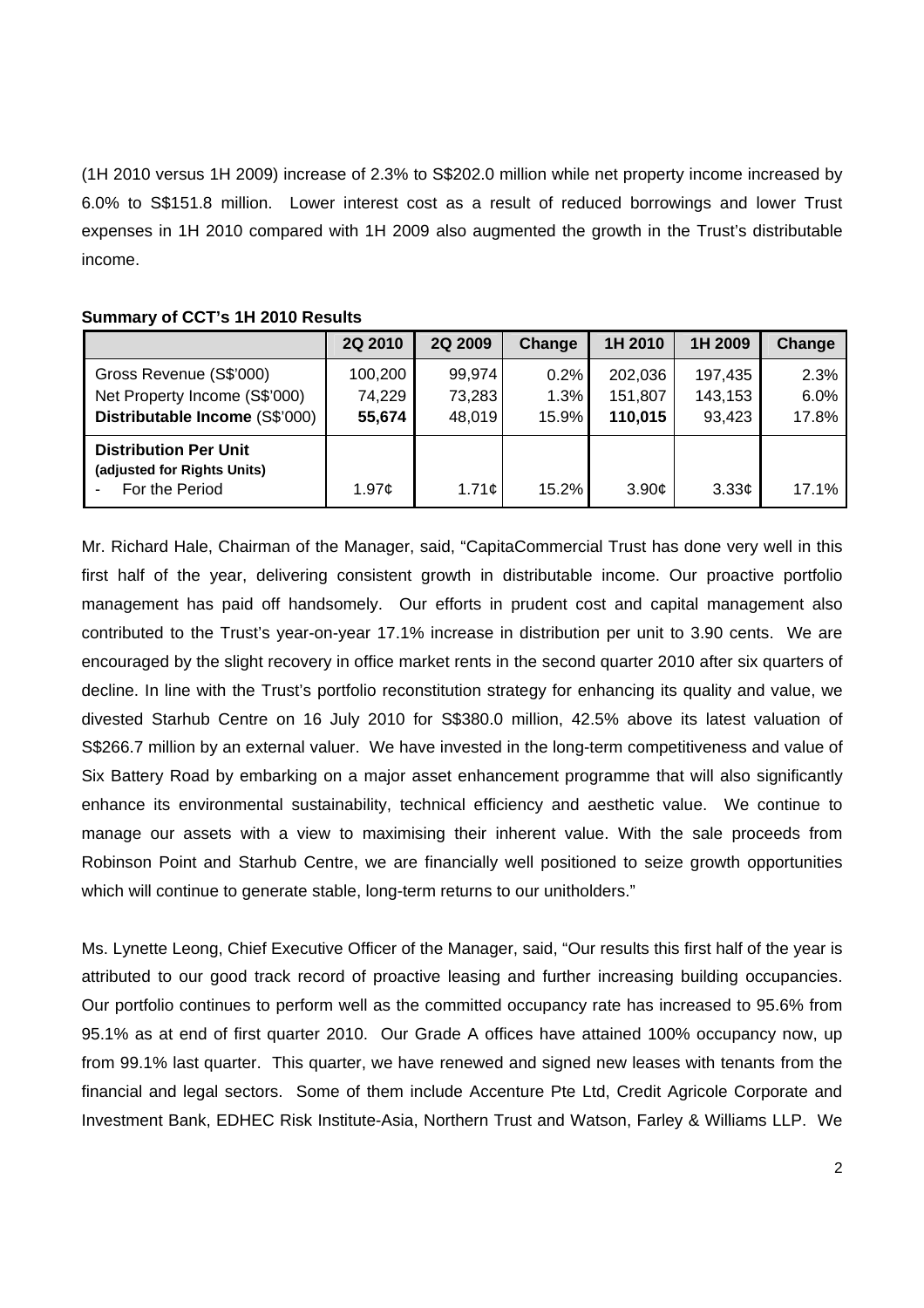are also seeing even more expansion needs from our tenants. In fact, out of the new leases (in addition to lease renewals) that were contracted over the first half of this year, 49% of their aggregate net lettable area were leased by our existing tenants as a result of business expansion."

## **Sale of Starhub Centre in line with portfolio reconstitution**

A sale and purchase agreement has been signed on 16 July 2010 with a wholly-owned subsidiary of Frasers Centrepoint for the sale of Starhub Centre at the price of S\$380.0 million, following a competitive, formal bidding process. The sale is expected to complete on or around 16 September 2010. The sale proceeds, after costs, of S\$375.8 million will further strengthen the Trust's cash position and provide it with financial flexibility to pursue other possible attractive acquisition opportunities and/or to repay debt.

## **Effective capital management boosted bottom-line**

The Manager takes an equally disciplined approach towards capital management and strengthening its financial capabilities. The Trust's gearing is at a healthy 32.8% and has only S\$85.0 million of debt maturing this year. Through the issuance of S\$225.0 million 5-year convertible bonds in April 2010 and subsequent repurchase of S\$190.0 million of the existing S\$370.0 million convertible bonds due 2013 with a put option in 2011, the Manager has successfully refinanced part of the Trust's 2011 debt well ahead of maturity and lengthened the average debt maturity. Such proactive efforts to increase the Trust's financial flexibility will continue. With an improving office market and Singapore's strong economic growth, Moody's Investors Service has also changed the rating outlook of CCT to positive from stable, and affirmed CCT's Baa2 corporate family rating and Baa3 senior unsecured debt rating.

#### **Office market rents have turned around following a strong economic recovery**

Singapore's gross domestic product (GDP) expanded by an outstanding 16.9% for the first quarter of 2010, and an even stronger 19.3% for the second quarter based on advance estimates by Singapore's Ministry of Trade and Industry. The government has projected the GDP to grow by 13.0% to 15.0% this year, an upward revision from its earlier forecast of 7.0% to 9.0%, despite anticipated slowdown in growth momentum for the rest of the year.

Corresponding to the strong economic growth, Singapore's office market is also improving with leasing activity gaining momentum. Office demand has noticeably picked up, with the average market occupancy rate for completed office buildings in the core Central Business District (CBD) rising to 93.3% this quarter from last quarter's 91.9%. Approximately 95.4% (about 1.1 million square feet) of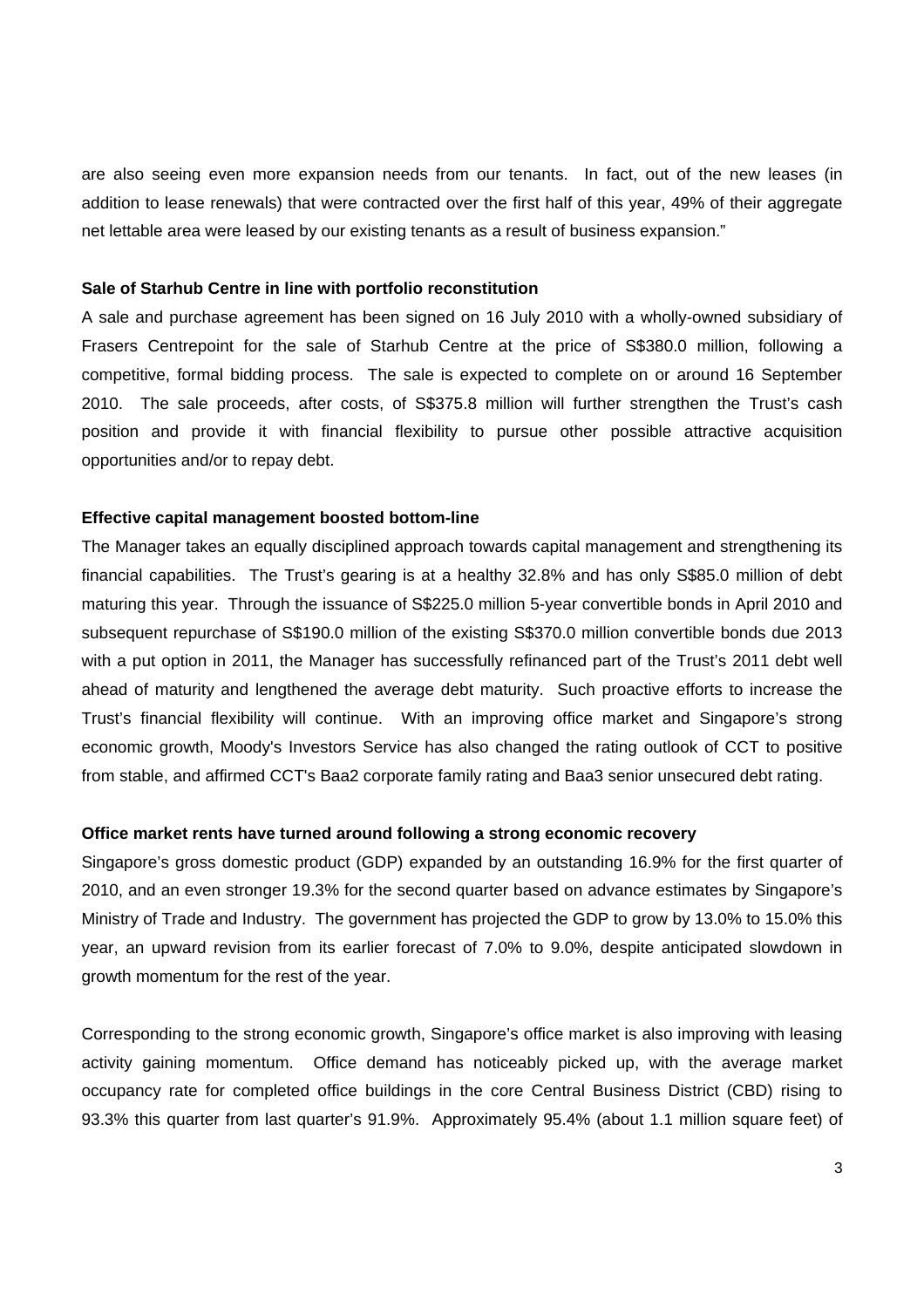new office supply in the CBD that are completing in 2010 have already been pre-committed, while the pre-commitment rate for those completing between 2011 and 2012 has grown to approximately 32.1% (about 1.3 million square feet) from last quarter's 24.4%, demonstrating firming demand even over the longer term.

Second quarter industry statistics showed that monthly office market rents finally turned around. Average monthly market rent for Grade A offices increased by 5.6% to \$8.45 per square foot from \$8.00 while that for prime offices edged up by 3.0% to \$6.90 per square foot from \$6.70.

Ms Leong added, "Singapore's office market rentals have recovered remarkably after 18 months of decline, notwithstanding the unprecedented and considerable depth of the recent global financial crisis. This is a sharp but favourable contrast to previous office market cycles in Singapore where prime office rents registered three to four years of decline in the down cycle before turning around. Another favourable contrast is that the trough of this market cycle's monthly market rent of \$6.90 per square foot for prime office space is higher than the troughs of the past two office market cycles of \$4.00 to \$4.50 per square foot. This demonstrates the robustness of Singapore's office market and also affirms the country's attractiveness as a choice office location in Asia. Given the high and increasing precommitment rates of the office buildings under construction, no significant new office supply in the core CBD in 2013 and that a projected 1.2 million square feet from the existing office stock will be converted to residential use, we are positive that the continued growth in office demand in tandem with Singapore's economic development will further strengthen absorption rates and augur well for the office market."

 $-$  END $-$ 

## **About CapitaCommercial Trust** (www.cct.com.sg)

CapitaCommercial Trust is Singapore's first listed commercial REIT with a market capitalisation of S\$3.7 billion based on the last traded price of S\$1.33 per unit on 20 July 2010. CCT aims to own and invest in real estate and real estate-related assets which are income producing and used, or predominantly used, for commercial purposes. The total asset size of CCT is S\$6.0 billion as at 30 June 2010, comprising a portfolio of ten prime properties in Singapore, as well as investments in Malaysia. The properties in Singapore are Capital Tower, Six Battery Road, One George Street, HSBC Building, Raffles City (60% interest through RCS Trust), Starhub Centre (announced sale of Starhub Centre to be completed on or around 16 September 2010), Bugis Village, Wilkie Edge, Golden Shoe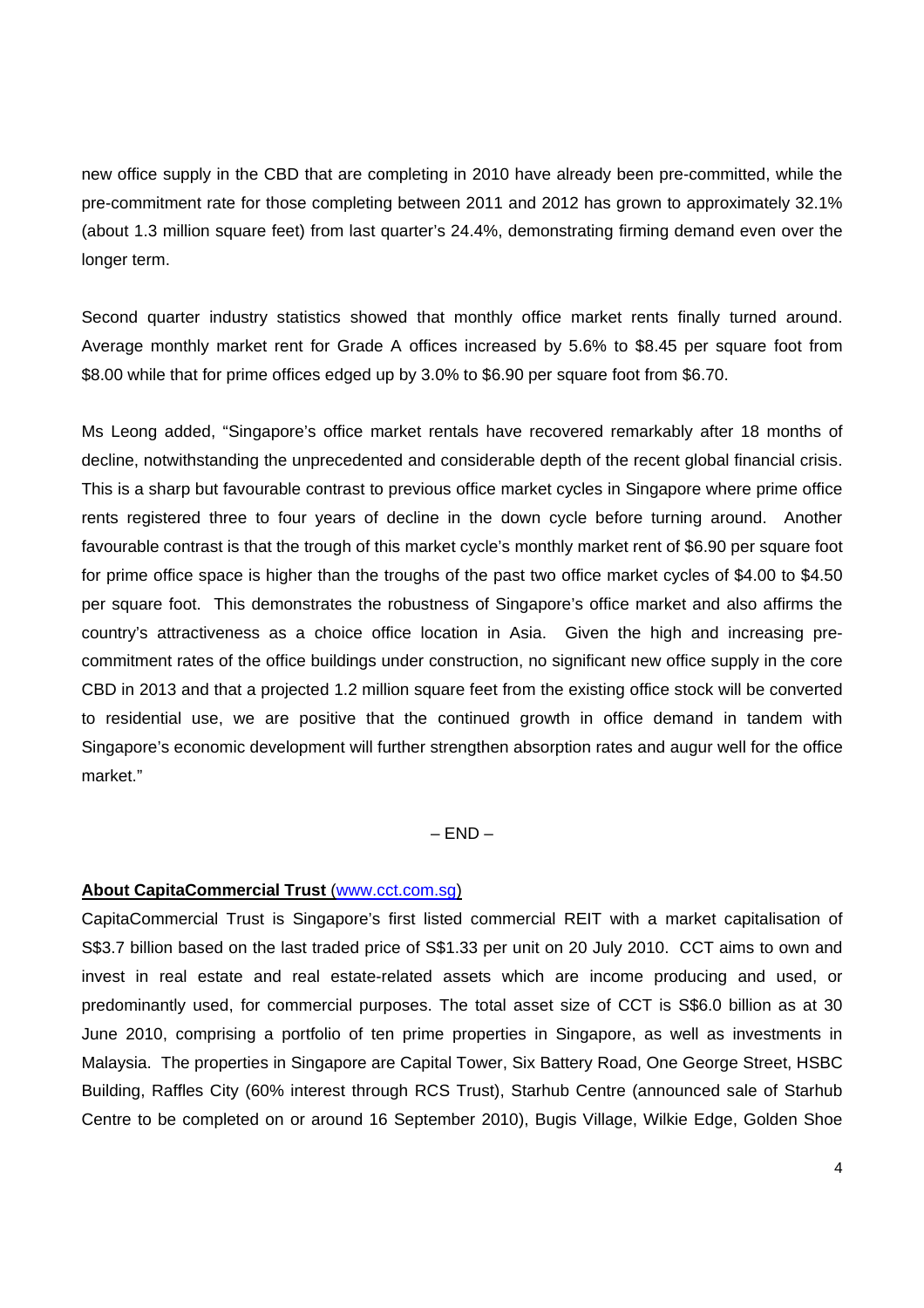Car Park and Market Street Car Park. In addition, CCT is a substantial unitholder of Quill Capita Trust with 30% unitholdings and has taken a 7.4% stake in the Malaysia Commercial Development Fund Pte. Ltd. (MCDF). Quill Capita Trust is a commercial REIT listed on Bursa Malaysia Securities Berhad, with a portfolio of ten commercial properties in Kuala Lumpur, Cyberjaya and Penang. MCDF is CapitaLand's first and largest Malaysia private real estate fund with a focus on real estate development properties primarily in Kuala Lumpur and the Klang Valley, Malaysia.

Effective from 18 September 2009, CCT is a constituent of FTSE4Good Index Series (FTSE4Good), a series of benchmark and tradable indices derived from the globally recognised FTSE Global Equity Index Series. FTSE4Good is designed to track the performance of companies meeting international corporate responsibility (CR) standards and forms the basis for over 70 different funds and investment products.

CCT is managed by an external manager, CapitaCommercial Trust Management Limited, which is an indirect wholly-owned subsidiary of CapitaLand Limited, one of the largest real estate companies in Southeast Asia by market capitalisation.

**\_\_\_\_\_\_\_\_\_\_\_\_\_\_\_\_\_\_\_\_\_\_\_\_\_\_\_\_\_\_\_\_\_\_\_\_\_\_\_\_\_\_\_\_\_\_\_\_\_\_\_\_\_\_\_\_\_\_\_\_\_\_\_\_\_\_\_\_\_\_** 

# **Issued by CapitaCommercial Trust Management Limited**

(Company registration no. 200309059W)

# **Contact**

Ho Mei Peng Head, Investor Relations & Communications DID: (65) 6826 5586 Mobile: (65) 9668 8290 Email: ho.meipeng@capitaland.com

#### **Important Notice**

This release may contain forward-looking statements that involve assumptions, risks and uncertainties. Actual future performance, outcomes and results may differ materially from those expressed in forward-looking statements as a result of a number of risks, uncertainties and assumptions. Representative examples of these factors include (without limitation) general industry and economic conditions, interest rate trends, cost of capital and capital availability, competition from similar developments, shifts in expected levels of occupancy or property rental income, changes in operating expenses, including employee wages, benefits and training, governmental and public policy changes and the continued availability of financing in the amounts and the terms necessary to support future business. You are cautioned not to place undue reliance on these forward looking statements, which are based on current view of management on future events.

The value of Units and the income derived from them may fall as well as rise. Units are not obligations of, deposits in, or guaranteed by, the Manager or any of its affiliates. An investment in Units is subject to investment risks, including the possible loss of the principal amount invested.